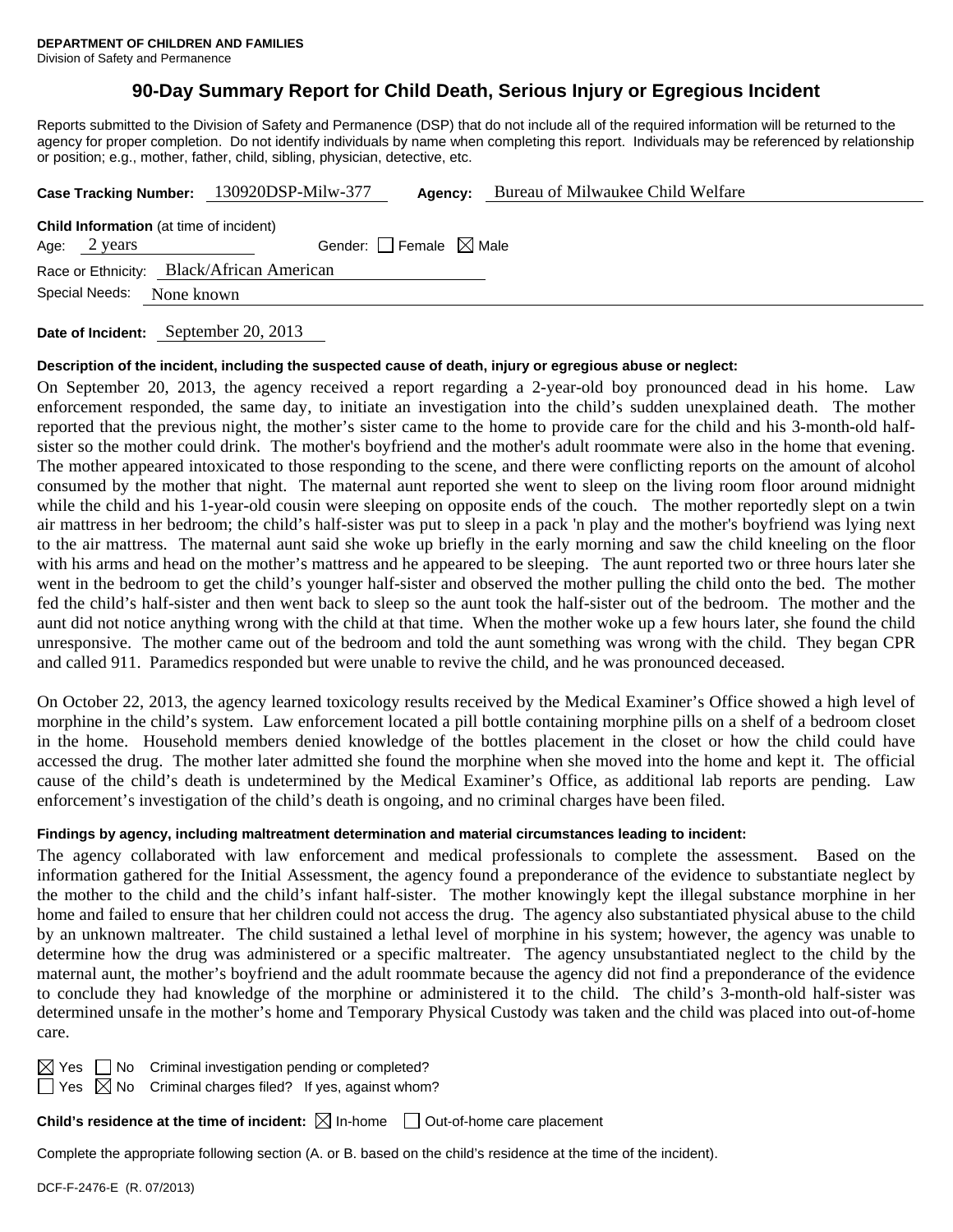## **A. Children residing at home at the time of the incident:**

**Description of the child's family** (includes household members, noncustodial parent and other children that have visitation with the child and / or in the child's family home):

Prior to the incident, the child lived with his mother, his three-month-old half-sister and an adult male roommate.

**Yes**  $\boxtimes$  **No** Statement of Services: Were services under ch. 48 or ch. 938 being provided to the child, any member of the child's family or alleged maltreater at the time of the incident, including any referrals received by the agency or reports being investigated at time of incident?

**If "Yes", briefly describe the type of services, date(s) of last contact between agency and recipient(s) of those services, and the person(s) receiving those services:** 

N/A.

**Summary of all involvement in services as adults under ch. 48 or ch. 938 by child's parents or alleged maltreater in the previous five years:** (Does not include the current incident.) N/A.

**Summary of actions taken by the agency under ch. 48, including any investigation of a report or referrals to services involving the child, any member of the child's family living in this household and the child's parents and alleged maltreater.** (Does not include the current incident.)

(Note: Screened out reports listed in this section may include only the date of the report, screening decision, and if a referral to services occurred at Access. Reports that do not constitute a reasonable suspicion of maltreatment or a reason to believe that the child is threatened with harm are not required to be screened in for an initial assessment, and no further action is required by the agency.)

On 8/5/2013, the agency screened out a CPS Report.

## **Summary of any investigation involving the child, any member of the child's family and alleged maltreater conducted under ch. 48 or ch. 938 and any services provided to the child and child's family since the date of the incident:**

The agency collaborated with law enforcement and medical professionals to complete the assessment. Based on the information gathered for the Initial Assessment, the agency found a preponderance of the evidence to substantiate neglect by the mother to the child and the child's infant half-sister. The mother knowingly kept the illegal substance morphine in her home and failed to ensure that her children could not access the drug. The agency also substantiated physical abuse to the child by an unknown maltreater. The child sustained a lethal level of morphine in his system; however, the agency was unable to determine how the drug was administered or a specific maltreater. The agency unsubstantiated neglect to the child by the maternal aunt, the mother's boyfriend and the adult roommate because the agency did not find a preponderance of the evidence to conclude they had knowledge of the morphine or administered it to the child. The child's 3-month-old half-sister was determined unsafe in the mother's home and Temporary Physical Custody was taken and the child was placed into out-of-home care. The agency filed a Child in Need of Protection or Services petition regarding the half-sister in juvenile court, and the case was opened to provide ongoing case management services to the family.

## **B. Children residing in out-of-home care (OHC) placement at time of incident:**

## **Description of the OHC placement and basis for decision to place child there:** N/A.

**Description of all other persons residing in the OHC placement home:** N/A.

**Licensing history:** Including type of license, duration of license, summary of any violations by licensee or an employee of licensee that constitutes a substantial failure to protect and promote the welfare of the child. N/A.

**Summary of any actions taken by agency in response to the incident:** (Check all that apply.)

| $\boxtimes$ | Screening of Access report                           | Attempted or successful reunification             |
|-------------|------------------------------------------------------|---------------------------------------------------|
| $\boxtimes$ | Protective plan implemented                          | Referral to services                              |
| $\boxtimes$ | Initial assessment conducted                         | Transportation assistance                         |
|             | Safety plan implemented                              | Collaboration with law enforcement                |
| $\boxtimes$ | Temporary physical custody of child                  | Collaboration with medical professionals          |
| $\boxtimes$ | Petitioned for court order / CHIPS (child in need of | Supervised visitation                             |
|             | protection or services)                              | Case remains open for services                    |
| $\boxtimes$ | Placement into foster home                           | Case closed by agency                             |
|             | Placement with relatives                             | Initiated efforts to address or enhance community |
|             |                                                      |                                                   |